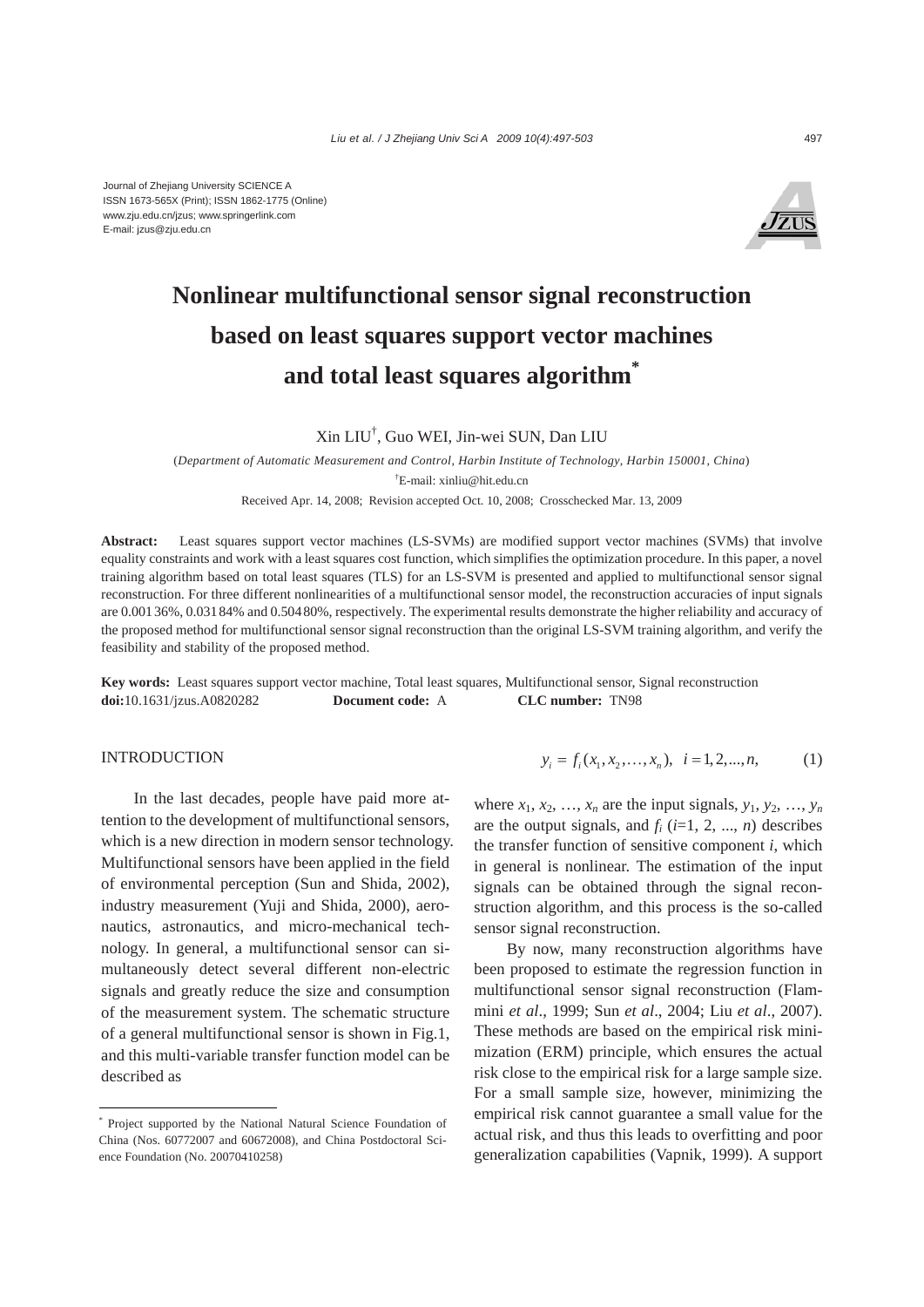

**Fig.1 Schematic structure of a multifunctional sensor**

vector machine (SVM) and its modified algorithms are new machine learning methods based on statistical learning theory and the structural risk minimization principle, and it can efficiently deal with the small sample size problem, restrain overfitting and improve the generalization capability (Vapnik, 1998).

A least squares support vector machine (LS-SVM), being a recently reported least squares version SVM, involves equality constraints instead of inequality constraints and adopts a least squares cost function. Therefore it expresses the training by solving a set of linear equations instead of a quadratic programming problem, which greatly reduces computational cost (Suykens and Vandewalle, 1999). In this paper, we present a novel solution for LS-SVM based on total least squares (TLS). This method enables us to solve the sensor signal reconstruction problem in the condition where input signals and output signals are both contaminated by noise.

This paper is organized as follows. In Section 2 we briefly review the SVM and LS-SVM algorithms, and then describe the solution procedure for LS-SVM based on TLS. In Section 3, we build up a simulation model of a multifunctional sensor and analyze the nonlinearity degree of this multifunctional sensor transfer function by a simple nonlinearity measurement, and then we discuss the experimental results for different nonlinearity levels obtained by the proposed approach and the original one. We conclude the paper in Section 4.

## THEORY AND ALGORITHM

# **Least squares support vector machine**

SVM was originally developed for pattern recognition (Cortes and Vapnik, 1995) and then Vapnik (1998) extended the results to solve the regression problem by promoting a novel so-called *ε*-insensitive loss function:  $|y-f(x)|_{\varepsilon} = \max\{0, |y-f(x)|-\varepsilon\}$ . Consider a nonlinear regression problem. The dependence of a

scalar output *y* on an input vector *x* can be described by

$$
y = g(x) + v.
$$
 (2)

The function  $g(\cdot)$  and the statistics of independent noise *ν* are unknown. All that is available is a training dataset  $\{x_i, y_i\}_{i=1}^N$ , where  $x_i \in \mathbb{R}^n$  is a sample of the input vector *x* and  $y_i \in \mathbb{R}$  is the corresponding value of the equation output. The problem is to provide an estimation of the dependence of *y* on *x*. And the Vapnik's SVM is intended to estimate the following function:

$$
f(\mathbf{x}) = \mathbf{w}^{\mathrm{T}} \varphi(\mathbf{x}) + b, \ \mathbf{x} \in \mathbb{R}^{n}, \ b \in \mathbb{R} \qquad (3)
$$

by minimizing the regularized risk functional:

$$
\frac{1}{2}\boldsymbol{w}^{\mathrm{T}}\boldsymbol{w} + C\sum_{i=1}^{N} \left|y_{i} - f(\boldsymbol{x}_{i})\right|_{\varepsilon}, \tag{4}
$$

where the nonlinear function  $\varphi(\cdot)$  maps the input data into a higher dimensional feature space. However, this function is constructed in an implicit way, and *C* is the regularization parameter that controls the trade-off between minimizing the model complexity and the empirical risk. Minimizing Eq.(4) is equivalent to the following constrained optimization problem by introducing two sets of non-negative slack variables  $\{\xi_i\}_{i=1}^N$  and  $\{\xi_i^*\}_{i=1}^N$ :

$$
\min_{\mathbf{w}, b, \xi, \xi^*} J(\mathbf{w}, \xi, \xi^*) = \frac{1}{2} \mathbf{w}^{\mathrm{T}} \mathbf{w} + C \sum_{i=1}^N (\xi_i + \xi_i^*) \qquad (5)
$$

s.t.

$$
-\varepsilon - \xi_i^* \le \boldsymbol{w}^{\mathrm{T}} \varphi(\boldsymbol{x}_i) + b - y_i \le \varepsilon + \xi_i, \ \varepsilon, \xi_i, \xi_i^* \ge 0. \tag{6}
$$

The slack variables measure the deviation of data outside the *ε*-insensitive tube, and they are penalized in Eq.(5). It is obvious that training an SVM amounts to solving a complex quadratic programming problem (Smola and Scholkopf, 2004). To avoid the complicated computation, Suykens *et al*. developed a least squares version of SVM for a classification and nonlinear function estimation problem (Suykens and Vandewalle, 1999; Suykens *et al*., 2002). The main difference between LS-SVM and SVM is that the quadratic loss function is taken with equality constraints. Namely, the LS-SVM is formulated as follows: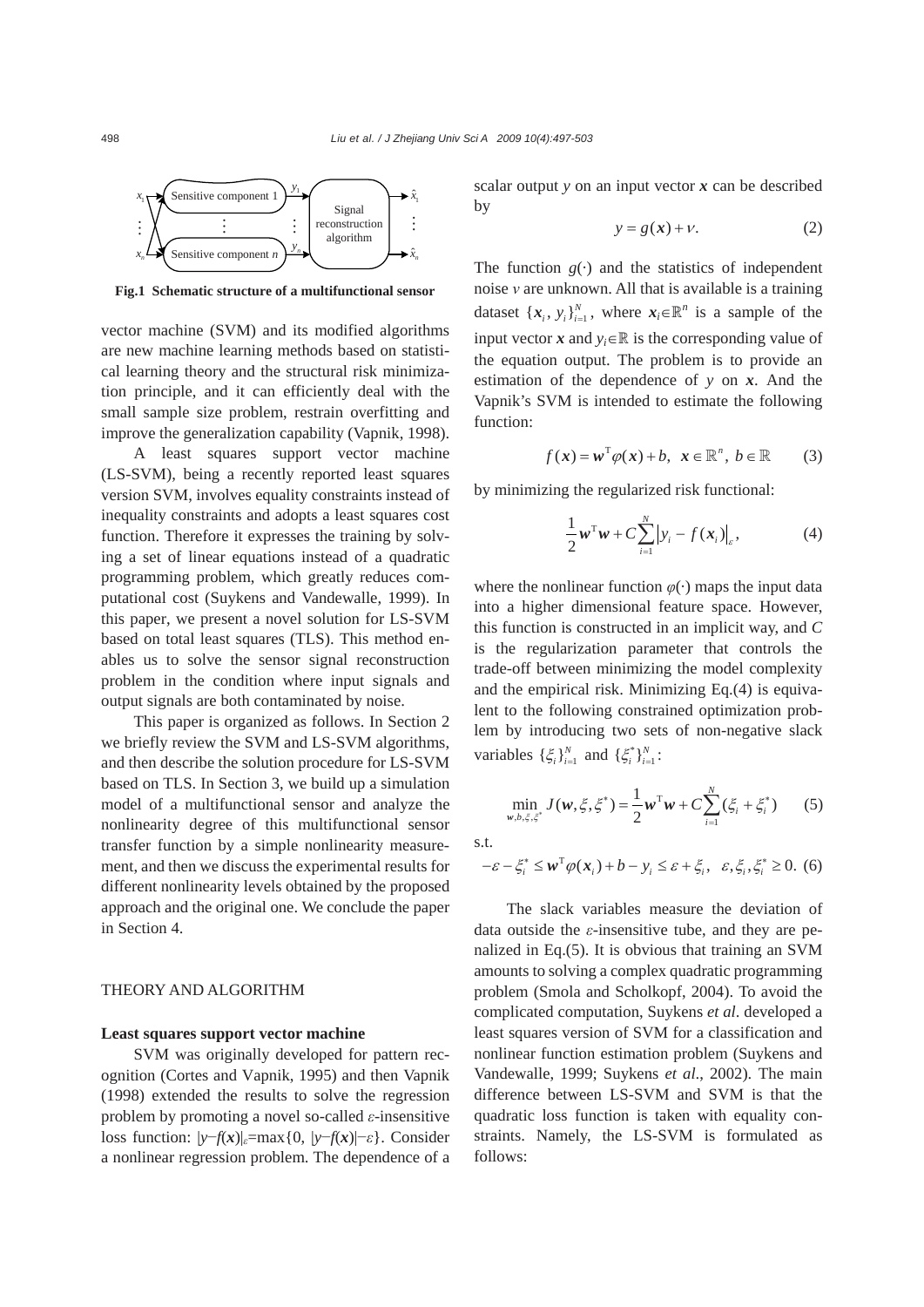$$
\min_{\mathbf{w}, b, v} J(\mathbf{w}, v) = \frac{1}{2} \mathbf{w}^{\mathrm{T}} \mathbf{w} + \frac{\gamma}{2} \sum_{i=1}^{N} v_i^2 \tag{7}
$$

s.t.

$$
y_i = \boldsymbol{w}^{\mathrm{T}} \varphi(\boldsymbol{x}_i) + b + v_i, \quad i = 1, 2, ..., N.
$$
 (8)

And the solution to the minimization problem can be obtained through solving the following linear equations by utilizing Lagrange multipliers techniques:

$$
\begin{bmatrix} 0 & \mathbf{1}_N^{\mathrm{T}} \\ \mathbf{1}_N & \mathbf{\Omega} + \gamma^{-1} \mathbf{I} \end{bmatrix} \begin{bmatrix} b \\ \mathbf{\alpha} \end{bmatrix} = \begin{bmatrix} 0 \\ \mathbf{y} \end{bmatrix}, \tag{9}
$$

where  $y=[y_1, y_2, ..., y_N]^T$ ,  $1_N=[1, 1, ..., 1]^T$ ,  $\alpha=[\alpha_1,$  $a_2, \ldots, a_N$  is the Lagrange multipliers vector, and  $Q_{ij} = (\varphi(\mathbf{x}_i))^T \varphi(\mathbf{x}_j) = K(\mathbf{x}_i, \mathbf{x}_j)$ . The kernel function  $K(\cdot, \cdot)$ should satisfy Mercer's condition, which can reduce the expensive calculations of the inner product in the high-dimensional feature space and has no need for the explicit form of the nonlinear mapping. The typical choices of the kernel function include linear kernel, polynomial kernel, sigmoid kernel, and RBF kernel. Hence the LS-SVM for function estimation is formulated as

$$
y(x) = \sum_{i=1}^{N} \alpha_i K(x, x_i) + b,
$$
 (10)

where  $\alpha_i$  and *b* are the solutions to Eq.(9). Therefore LS-SVM solves a set of linear equations instead of a computational quadratic programming problem. Furthermore, in the case of LS-SVM, the additional tuning parameters are less than those for standard SVM, which can significantly reduce the level of complexity control for model selection.

## **Total least squares algorithm for LS-SVM**

Eq.(9) can be represented in the form

$$
Ax = b,\tag{11}
$$

with T  $\left.\begin{array}{cc} 0 & \mathbf{1}_N^{\mathrm{T}} \\ \mathbf{0} & \mathbf{1}_{N}^{-1}\mathbf{I} \end{array}\right|,$  $\begin{bmatrix} 0 & \mathbf{1}_N^{\mathrm{T}} \ \mathbf{1}_N & \mathbf{\Omega} + \gamma^{-1} \mathbf{I} \end{bmatrix}$ **1** *A*  $\left[\begin{matrix} \mathbf{1}_N^{\mathrm{T}}\ \mathbf{\Omega}+\gamma^{-1}\mathbf{I} \end{matrix}\right],\quad \mathbf{b}= \left[\begin{matrix} 0\ \mathbf{y} \end{matrix}\right],\quad \mathbf{x}= \left[\begin{matrix} b\ a \end{matrix}\right].$ *α* As

for the square and full rank matrix *A*, the unique solution can be explicitly obtained by matrix inversion. However, the kernel matrix *Ω* and observation vector *b* consist of measurement signals, which are rarely known exactly and inevitably contaminated by observational noise. Thus the matrix *A* is often nearly ill-conditioned in practice. Though the inverse of a badly conditioned matrix is possible, the solution often exhibits numerical instabilities, which means that small changes in the matrix and observation vector can lead to large changes in the computed solution. Therefore, the TLS method is much more reasonable and stable in the case of noise data by considering the perturbation bias of both matrix and observation vector (Rahman and Yu, 1987).

To solve Eq.(11) by means of the TLS strategy, we suppose *E* and *e* are the perturbation effects of *A* and *b* respectively, and the TLS algorithm looks for an optimal solution to the following corrected equation that minimizes the perturbation effects on the given *A* and *b*:

$$
(A+E)x = b + e. \tag{12}
$$

Obviously Eq.(12) can be transformed as follows:

$$
(\boldsymbol{B} + \boldsymbol{D})z = 0,\tag{13}
$$

where  $B=[-b, A], D=[-e, E], z = \begin{bmatrix} 1 \\ x \end{bmatrix}$ . Then the TLS

solution to Eq.(13) can be formulated as a constrained optimization problem:

$$
\min_{D,x} \|D\|_{\mathrm{F}}^2 \quad \text{s.t.} \quad \boldsymbol{b} + \boldsymbol{e} \in \mathrm{range}(\boldsymbol{A} + \boldsymbol{E}), \qquad (14)
$$

where  $||D||_F$  denotes the Frobenius norm of matrix *D*, and the solution can be calculated by singular value decomposition (Rahman and Yu, 1987). Actually, it should be noted that the TLS solution to Eq.(11) is the optimal solution to Eq.(12), while the matrix inversion method calculates the solution to Eq.(11) in a straightforward manner.

# RESULTS AND ANALYSIS

## **A simple nonlinearity measurement**

It is clear that the performance of the reconstruction algorithm is related to the nonlinearity degree of the function Eq.(1). However, this important parameter is very difficult to discuss or measure explicitly. Box (1971) proposed a formula to estimate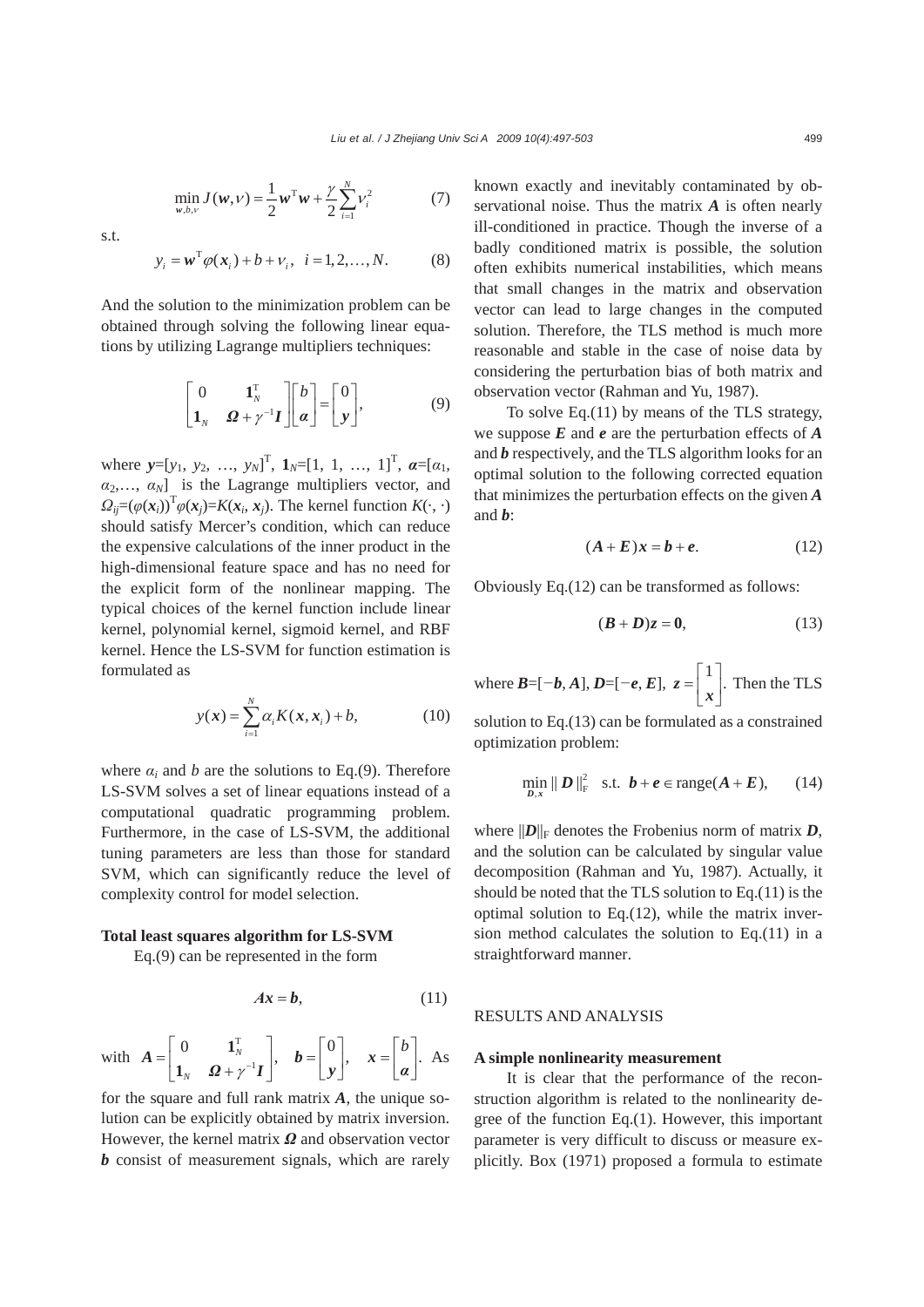the bias between the estimates of the parameters and their true parameter values in the least squares estimators, which can be viewed as an indication of the extent of nonlinear behavior of a given model (Ribeiro *et al*., 2005). Bates and Watts (1980) developed a new nonlinearity measurement method based on the geometric concept of curvature, which showed the intrinsic and parameter effect curvatures associated with a given model (Moreira *et al*., 2006). While useful in many ways, both measures are less useful in the context of measuring nonlinearity in the case of multifunctional sensor signal reconstruction. Since the dependence of the function set Eq.(1) is usually unknown, it is therefore very difficult or of high computational complexity to investigate the first- and second-order derivatives of the function, which are needed for both measures.

Obviously, when unaware of the true functional form of the function set  $Eq.(1)$ , we can estimate a linear model and judge its performance by some standard statistical criterion. One criterion, root mean square error (RMSE), will deteriorate when the function deviates more and more from a linear model. It is clear that the errors in the linear model will arise entirely as the result of the nonlinearity; the larger errors mean the more nonlinearity. When the function is actually linear, all errors will disappear or near zero. Therefore, the RMSE can be used as a measure of nonlinearity.

Consider a function in which the dependence of a scalar output on a vector input is described by

$$
Y = f(X). \tag{15}
$$

The function  $f(\cdot)$  is unknown. All that is available is a set of dataset  ${X_i, Y_i}_{i=1}^N$ . The problem is to find a linear function that optimally approximates Eq.(15). Here, the LS-SVM with linear kernel is used, and then the optimal linear estimation of Eq.(15) can be obtained as follows:

$$
\hat{Y} = f^{\text{Linear-LSSVM}}(X). \tag{16}
$$

Therefore, the measurement of nonlinearity can be formulated as

$$
N_{\rm m} = \sqrt{\frac{1}{n} \sum_{i=1}^{n} \left( \frac{Y_i - \hat{Y}_i}{Y_i} \right)^2},
$$
 (17)

where  $Y_i$  and  $\hat{Y}_i$  are the *i*th actual value and estimated value respectively, and the error criterion used here is the relative error (RE) instead of the residual error. Actually, the residual error is not suitable for assessing the accuracy of estimation. The residual error of prediction usually increases with the magnitude of the actual value. However, a small residual error does not guarantee good estimation accuracy, because it does not take into consideration the magnitude of the actual value and thus penalizes the prediction of a large value. Thus it is not adequate for comparing the regression accuracy between a large actual value set and a small one. While the RE reflects the ratio of the estimated value to the actual value, which takes into account the magnitude of the actual value and allows the larger absolute error for a larger actual value, the RE is more suitable for the assessment of the regression accuracy.

## **Simulation model and its nonlinearity analysis**

To verify the feasibility of the proposed method, a physical model of a two-input two-output multifunctional sensor used in the experiment has been built up and shown in Fig.2.



**Fig.2 Circuit model of a two-input two-output sensor**

The input signals are *x* and *y*, which represent the ratio of the slide resistor lower side resistances to the entire resistances. The output signals are *u* and *v* (V). According to KCL, the system transfer function can be described as follows:

$$
\begin{cases}\nu / \mathbf{V} = \frac{5[2x + y + R_{S}xy(2 - x - y)]}{3 + R_{S}[y(1 - y) + x(1 - x)]},\\
v / \mathbf{V} = \frac{5[2y + x + R_{S}xy(2 - x - y)]}{3 + R_{S}[y(1 - y) + x(1 - x)]}.\n\end{cases}
$$
\n(18)

The resistance of the slide resistor,  $R_S$  k $\Omega$ , can control the nonlinearity of the transfer function. For instance, the nonlinear transfer function becomes a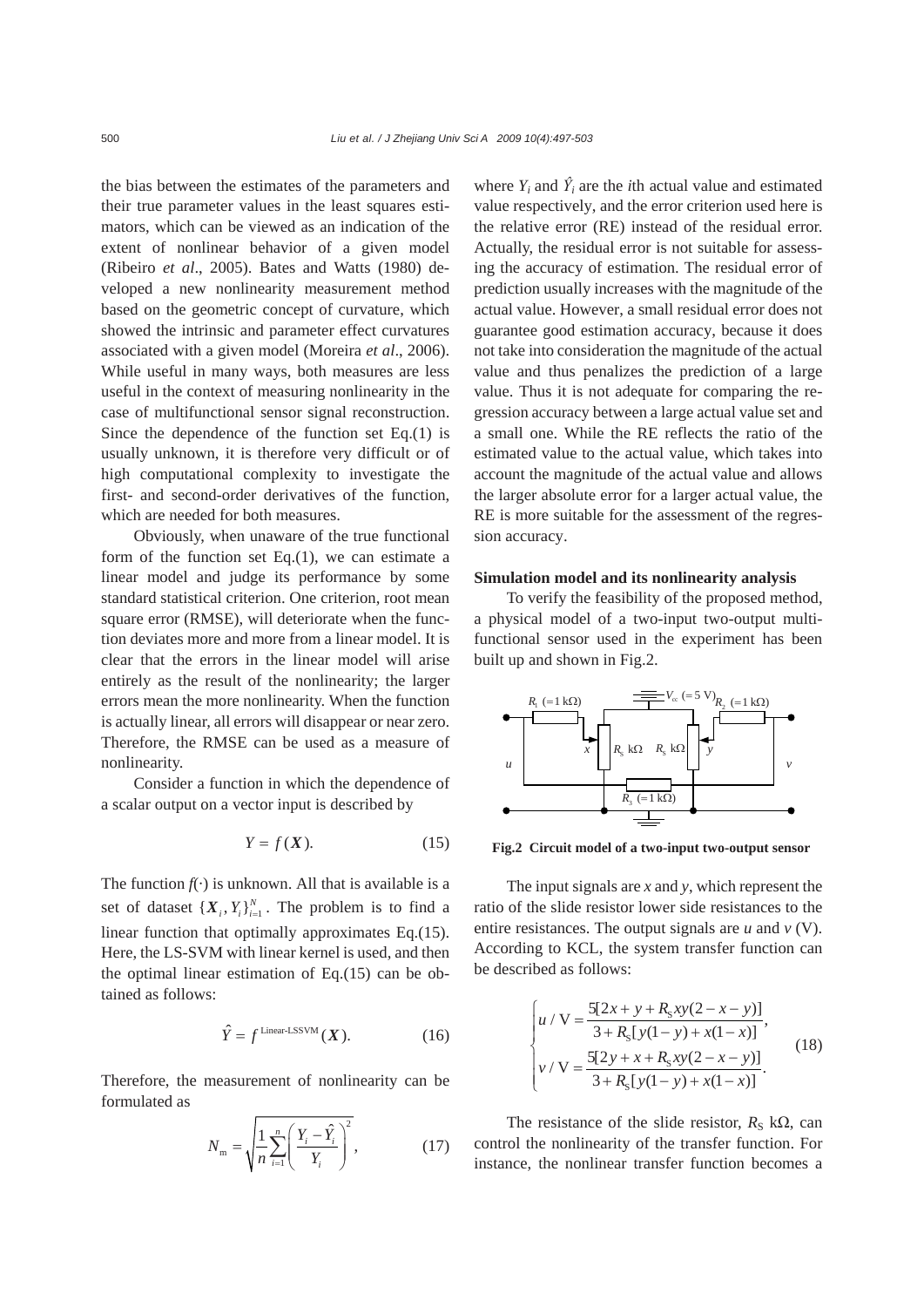linear function when  $R<sub>S</sub>=0$ , and it can be detected from experiments that the nonlinearity of the transfer function is growing with increasing  $R<sub>S</sub>$ . To illustrate the influence of parameter values on model nonlinearity and the usefulness of the proposed nonlinearity measurement, the measurement of nonlinearity and box plots of the RE of the reconstructed input signal *x*  for different parameter values are shown in Fig.3. As for the symmetry properties of Eq.(18), only the reconstructed signal  $x$  is discussed. Here, the training input set  $(x_i, y_i)$  is a Cartesian product of two input signal sets, which are both composed of 17 equally spaced data points over the interval (0.1, 0.9). Thus we obtained 289 training samples  $(x_i, y_i, u_i, v_i)$  generated from the above function for different  $R_S$ 's. And similar to the training dataset, the test input set is also a Cartesian product that is composed of 81 equally spaced data points in the interval (0.1, 0.9). Therefore we obtained 6561 related test samples.



**Fig.3** Box plots of the relative error of *x* for different  $R_s$ 's

As shown in Fig.3, each box plot is based on the results of the test dataset of varying  $R_S$ 's. For  $R_S=0$ , the transfer function Eq.(18) becomes a linear model and we notice that the range of RE is very close to zero and measurement of nonlinearity (1.42E−009) is also approximately zero, which implies that the estimated values from LS-SVM with linear kernel perfectly match the actual values. For other parameter values, the nonlinearity measurement and the range of the RE increase quickly with growing  $R<sub>S</sub>$  (the measurement of nonlinearity is 0.0349, 0.0675 and 0.0982 for  $R_s = 2$ , 5 and 10, respectively), which means that a higher parameter value causes a higher nonlinearity. The practical results are in accord with the previous

analysis. Furthermore, the proposed measure of nonlinearity is nearly zero for a linear function, non-zero for a nonlinear function, and increases with the deterioration of nonlinearity. Therefore, it could be a useful tool to measure the nonlinearity degree of an unknown function.

### **Experiment results and discussion**

In the previous section we presented the theoretical results for TLS solution to LS-SVM and analyzed the nonlinearity of the simulation model, which makes the need evident to verify whether the proposed method can lead in practice to a better generalization performance than the original one for different nonlinearity levels. Furthermore, it can be found that the generalization performance of LS-SVM depends on a good setting of the regular parameter and kernel parameter. For a more accurate comparison, we numerically compute the generalization error with an RBF kernel, here the RMSE as a function of regular parameter *γ* and kernel parameter *σ*. The RMSE is calculated according to

$$
RMSE = \sqrt{\frac{1}{n} \sum_{i=1}^{n} \left( \frac{x_i - \hat{x}_i}{x_i} \right)^2},
$$
(19)

where *n* is the total number of test sets,  $x_i$  and  $\hat{x}_i$  are the *i*th test input signal and related reconstructed signal calculated by LS-SVM with TLS solution or original solution, respectively. In the case of LS-SVM, the generalization performance is influenced by the choice of  $(\gamma, \sigma)$  when using an RBF kernel.

The experimental setup is the same as in Fig.2. A total of 289 examples were used as the training dataset, and 6561 examples as the test set. Then we built the regression function with the given set of parameters  $\{y, \sigma\}$ , training the function for two different solutions to the training set. The performance of the parameter set can be measured by the RMSE on the test set. In particular, we plotted the generalization error of two solutions versus parameters for different nonlinearity levels. The experiment results are shown in figures as surface plots, where Figs.4a~4c are the RMSE of input *x* using the original solution versus parameters for different nonlinearity degrees, and Figs. 5a~5c are the RMSE of input *x* using TLS solution versus parameters for different nonlinearity levels.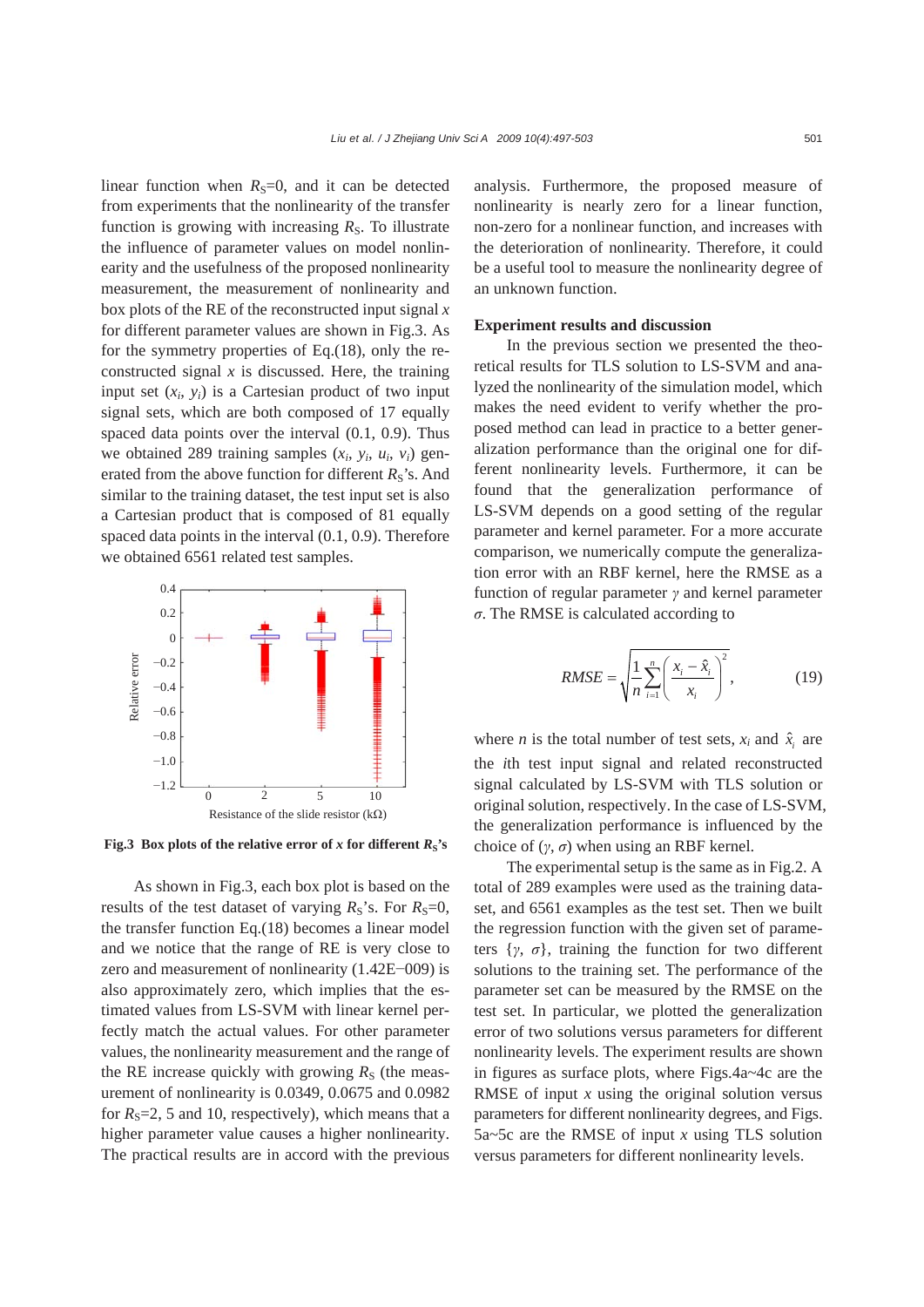

**Fig.5 RMSE** of *x* using TLS solution vs parameters  $\sigma$  and  $\gamma$  for different  $R_S$ 's (a)  $R_s$ =2; (b)  $R_s$ =5; (c)  $R_s$ =10

As shown in Figs.4a~4c, the risk surfaces are flat and smooth with respect to the whole kernel parameter range and the small regular parameter range, while the risk surfaces show rapid deterioration with respect to the whole kernel parameter range and the large regular parameter range. Furthermore, the shape and range of risk surfaces with respect to the small regular parameter region almost remain unchanged with increasing nonlinearity levels, while the shape of risk surfaces dramatically changes and the range of risk surfaces rapidly increases, such as the range of RMSE from 0 to 0.8 for  $R_s = 2$ , from 0 to 6 for  $R_s = 5$ , and from 0 to 120 for  $R<sub>S</sub>=10$ , with respect to the large regular parameter region.

As shown in Figs.5a~5c, the risk surfaces are flat and smooth and the shape of risk surfaces almost remain unchanged with respect to the whole parameter range for all nonlinearity levels, which means that the neighboring parameter values result in the neighboring risk values and this fact guarantees the stability of the proposed solution for all nonlinearity levels over the whole range of parameters. The range of risk surfaces increases slowly with the increasing nonlinearity levels, such as the range of RMSE from 0 to 0.1 for  $R_S = 2$ , from 0 to 0.15 for  $R_S = 5$ , and from 0 to 0.2 for  $R_s$ =10.

From the results above we can conclude that the TLS solution is more stable and accurate than the original one. Therefore, it can guarantee a lower generalization risk.

Finally, we can choose the parameter set that performed best. Here two evaluation criteria are used, i.e., the RMSE and the maximum relative error (MRE), and the MRE is defined as

$$
MRE = \max_{1 \le i \le n} \left| (x_i - \hat{x}_i) / x_i \right|.
$$
 (20)

The optimal parameters are set and the related results are shown in Table 1, where it can be found that both the MRE and RMSE calculated by the proposed solution are smaller than the original ones for all nonlinearity levels. Moreover, for input signals *x* and *y*, the optimal parameter set and two evaluating criteria calculated by the proposed solution are the